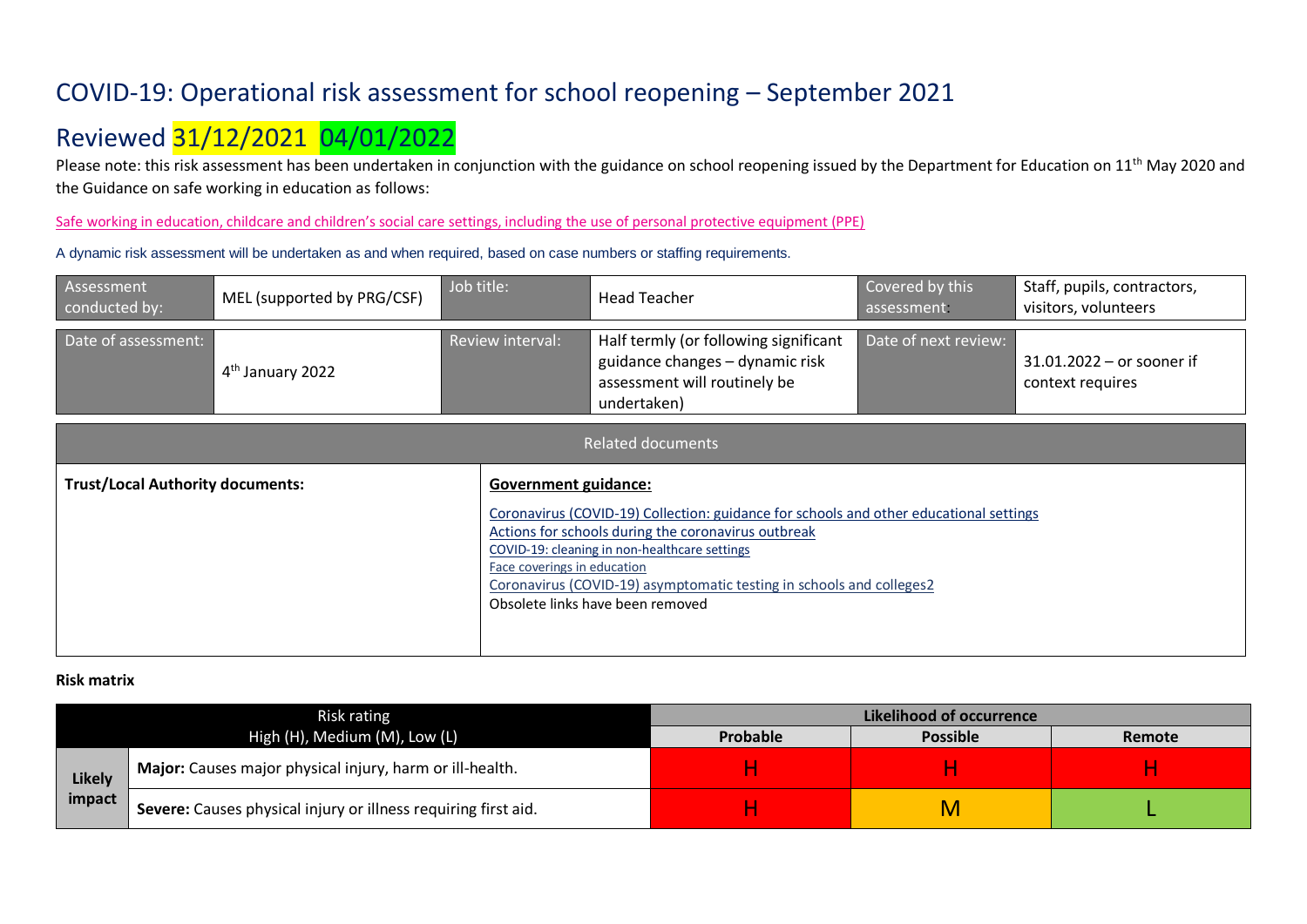|                                                                                                       |                                                        |                                                        | Minor: Causes physical or emotional discomfort.                                                                                                                                                                                                                                                                                                                                                                                                                                                                                                                                                                                                                | M                     |       |                                                                                                                                                                                                                                                                                                                                                                                                                                                                                                                                                                    |                                           |
|-------------------------------------------------------------------------------------------------------|--------------------------------------------------------|--------------------------------------------------------|----------------------------------------------------------------------------------------------------------------------------------------------------------------------------------------------------------------------------------------------------------------------------------------------------------------------------------------------------------------------------------------------------------------------------------------------------------------------------------------------------------------------------------------------------------------------------------------------------------------------------------------------------------------|-----------------------|-------|--------------------------------------------------------------------------------------------------------------------------------------------------------------------------------------------------------------------------------------------------------------------------------------------------------------------------------------------------------------------------------------------------------------------------------------------------------------------------------------------------------------------------------------------------------------------|-------------------------------------------|
| Areas for concern                                                                                     |                                                        | <b>Risk</b><br>rating<br>prior to<br>action<br>(H/M/L) | <b>Control measures</b>                                                                                                                                                                                                                                                                                                                                                                                                                                                                                                                                                                                                                                        | In place?<br>(Yes/No) |       | Further action/comments                                                                                                                                                                                                                                                                                                                                                                                                                                                                                                                                            | <b>Residual risk</b><br>rating<br>(H/M/L) |
|                                                                                                       |                                                        |                                                        | 1. Establishing a systematic process of full opening, including social distancing                                                                                                                                                                                                                                                                                                                                                                                                                                                                                                                                                                              |                       |       |                                                                                                                                                                                                                                                                                                                                                                                                                                                                                                                                                                    |                                           |
|                                                                                                       |                                                        |                                                        | 1.1 Organisation of physical teaching spaces and movement around the corridors                                                                                                                                                                                                                                                                                                                                                                                                                                                                                                                                                                                 |                       |       |                                                                                                                                                                                                                                                                                                                                                                                                                                                                                                                                                                    |                                           |
| Large spaces usage                                                                                    |                                                        | L                                                      | Limits set for large spaces (e.g. hall, sports hall, dining hall) for teaching<br>or during down times<br>Full staff meetings will be held virtually and large gatherings limited<br>Design layout and arrangements in place to enable social distancing.                                                                                                                                                                                                                                                                                                                                                                                                      | Ongoing               |       | • Assemblies will be held in Year Group bubbles.                                                                                                                                                                                                                                                                                                                                                                                                                                                                                                                   |                                           |
|                                                                                                       | 1.2 Availability of staff and class sizes              |                                                        |                                                                                                                                                                                                                                                                                                                                                                                                                                                                                                                                                                                                                                                                |                       |       |                                                                                                                                                                                                                                                                                                                                                                                                                                                                                                                                                                    |                                           |
| that required to teach<br>classes in school and<br>operate effective home<br>learning (if applicable) | The number of staff who<br>are available is lower than | M                                                      | • The health status and availability of every member of staff is known and<br>is regularly updated so that deployment can be planned.<br>• All staff who are clinically extremely vulnerable or vulnerable are guided<br>re work practices in accordance with current relevant guidance.<br>• Full use is made of those staff who are self-isolating or shielding but who<br>are well enough to prepare lessons and work online should lockdown be<br>resumed<br>A blended model of home learning and attendance at school is utilised<br>until staffing levels improve or there are changes to government<br>guidelines especially should lockdown be resumed | Ongoing               |       | • Relevant staff have personalised risk assessment -<br>undertaken by SLT and these are reviewed and updated<br>as appropriate (at least termly). T&L staff reviewed by<br>CSF; Support staff also reviewed by CSF<br>Adaptations to this risk assessment will be in response<br>to centralised shielding instructions, as the government<br>releases information                                                                                                                                                                                                  |                                           |
|                                                                                                       | 1.3 Planning movement around the school                |                                                        |                                                                                                                                                                                                                                                                                                                                                                                                                                                                                                                                                                                                                                                                |                       |       |                                                                                                                                                                                                                                                                                                                                                                                                                                                                                                                                                                    |                                           |
| Movement around the<br>school risks larger<br>transmission rates                                      |                                                        | н                                                      | Circulation plans have been reviewed and revised.<br>One-way systems are in place where possible.<br>Corridors are divided where feasible.<br>• Appropriate signage is in place to clarify circulation routes.<br>• Pinch points and bottle necks are identified and managed accordingly.<br>• Lesson change overs are monitored to avoid overcrowding and social<br>distancing as they move around.<br>Pupils are regularly briefed regarding observing social distancing<br>guidance.<br>• Visible guidelines about social distancing are in all public areas and,<br>where appropriate, in classrooms.                                                      | Ongoing               | group | Pinch points identified and one way system<br>implemented:<br>- IT stairs<br>- Well area, staged area, chapel area<br>• Toilets:<br>- Students to use toilets during break and lunch time<br>- Students to use specific toilets assigned to their year<br><b>Student Services:</b><br>- Student services - 2m distancing and face protection<br>available for staff member at front desk, full PPE is<br>provided for those dealing with first aid incidents<br>Canteen:<br>- 2m distancing and face covers for till staff if access to<br>the canteen is required | M/L                                       |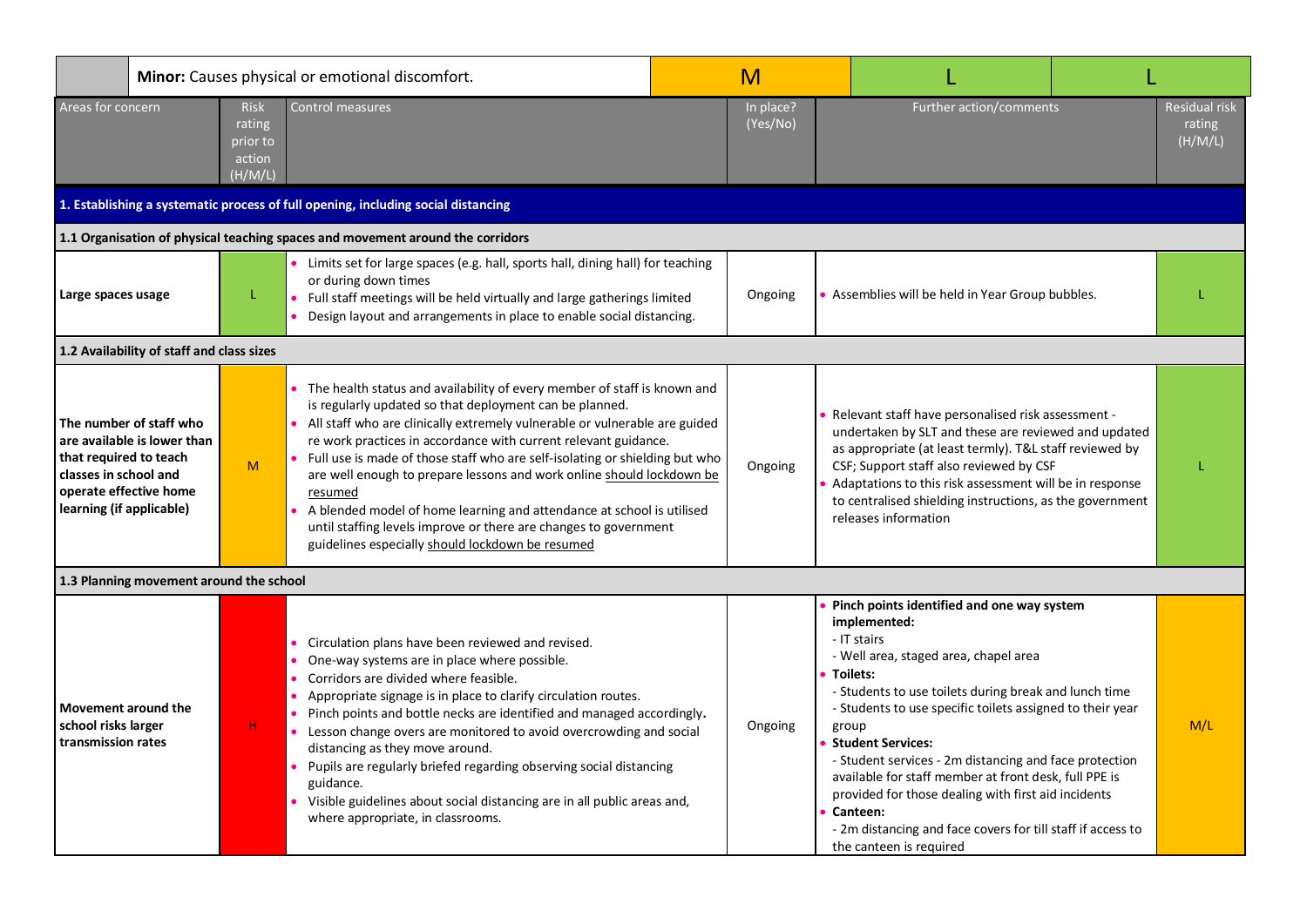| Areas for concern                                                                                                          | <b>Risk</b>        | Control measures                                                                                                                                                                                                                                                                                                                                                        | In place? | Further action/comments                                                                                                                                                                                                                                                                                                                                                                                                                                                                                                                                                                                                                                                                                                     | Residual risk |
|----------------------------------------------------------------------------------------------------------------------------|--------------------|-------------------------------------------------------------------------------------------------------------------------------------------------------------------------------------------------------------------------------------------------------------------------------------------------------------------------------------------------------------------------|-----------|-----------------------------------------------------------------------------------------------------------------------------------------------------------------------------------------------------------------------------------------------------------------------------------------------------------------------------------------------------------------------------------------------------------------------------------------------------------------------------------------------------------------------------------------------------------------------------------------------------------------------------------------------------------------------------------------------------------------------------|---------------|
|                                                                                                                            | rating             |                                                                                                                                                                                                                                                                                                                                                                         | (Yes/No)  |                                                                                                                                                                                                                                                                                                                                                                                                                                                                                                                                                                                                                                                                                                                             | rating        |
|                                                                                                                            | prior to<br>action |                                                                                                                                                                                                                                                                                                                                                                         |           |                                                                                                                                                                                                                                                                                                                                                                                                                                                                                                                                                                                                                                                                                                                             | (H/M/L)       |
|                                                                                                                            | (H/M/L)            |                                                                                                                                                                                                                                                                                                                                                                         |           |                                                                                                                                                                                                                                                                                                                                                                                                                                                                                                                                                                                                                                                                                                                             |               |
|                                                                                                                            |                    |                                                                                                                                                                                                                                                                                                                                                                         |           | - Canteen usage limited to specific year groups at<br>specified time, student to line up outside in bubble<br>areas.<br>- Students to wear masks when queuing and until they<br>commence eating<br>Staff are asked to use face visors if they are wearing PPE<br>in class<br>• Classroom:<br>Each classroom has an exclusion cordon<br>Following government updates and guidance,<br>teacher's should remain in exclusion zone when<br>guided<br>Current government guidance will be followed in<br>relation to wearing of marks                                                                                                                                                                                            |               |
|                                                                                                                            |                    | 1.4 Curriculum organisation - MWL to populate with T and L team where appropriate                                                                                                                                                                                                                                                                                       |           |                                                                                                                                                                                                                                                                                                                                                                                                                                                                                                                                                                                                                                                                                                                             |               |
| Pupils will have fallen<br>behind in their learning<br>during school closures and<br>achievement gaps will<br>have widened | M                  | · Gaps in learning are assessed and addressed in teachers' planning.<br>Should lockdown be resumed, home and remote learning is continuing<br>and is calibrated to complement in-school learning and addressing gaps<br>identified.<br>• Exam syllabi are covered.<br>Plans for intervention are in place for those pupils who have fallen<br>behind in their learning. | Ongoing   | Should lockdown be resumed<br>Remote learning will continue to be provided using the<br>Microsoft Teams which is being used to deliver live<br>lessons.<br>HoFs monitor work being provided to maintain<br>curriculum coverage during continued closures<br>Students who are not responding to set work are<br>referred to the pastoral team for monitoring and<br>contact when needed<br>In-school provision will follow the same format as of<br>student working from home<br>Students working in year group bubbles in the<br>$\circ$<br>same ICT room per group per day, supervised<br>by staff on a rota<br>Toilets on the ICT room floor will be open for<br>$\circ$<br>these student bubbles and year groups will be |               |
|                                                                                                                            |                    |                                                                                                                                                                                                                                                                                                                                                                         |           | allocated one cubicle each<br>Students will sign in on arrival<br>$\circ$<br>Students will undertake a Lateral Flow Test as<br>$\circ$<br>per government guidance, if consent is given<br>Students can choose to wear a mask whilst in a<br>$\circ$<br>classroom                                                                                                                                                                                                                                                                                                                                                                                                                                                            |               |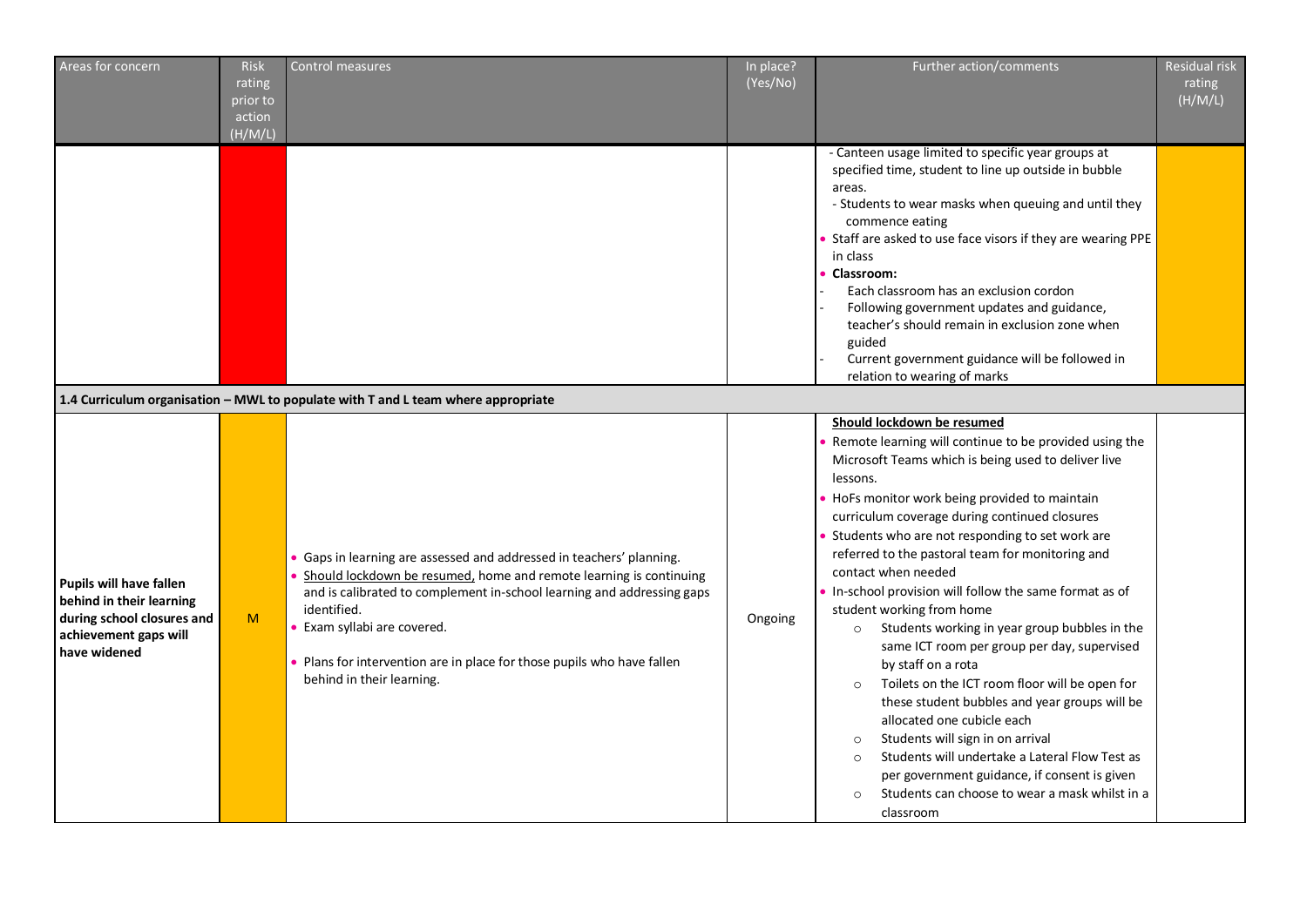| Areas for concern                                                                                         | <b>Risk</b><br>rating              | Control measures                                                                                                                                                                                                                                                                                                                                                                                                                                                                                                                                                                                                                                  | In place?<br>(Yes/No) | Further action/comments                                                                                                                                                                                                                                                                                                                                                                                                                                                                                                                          | Residual risk<br>rating |
|-----------------------------------------------------------------------------------------------------------|------------------------------------|---------------------------------------------------------------------------------------------------------------------------------------------------------------------------------------------------------------------------------------------------------------------------------------------------------------------------------------------------------------------------------------------------------------------------------------------------------------------------------------------------------------------------------------------------------------------------------------------------------------------------------------------------|-----------------------|--------------------------------------------------------------------------------------------------------------------------------------------------------------------------------------------------------------------------------------------------------------------------------------------------------------------------------------------------------------------------------------------------------------------------------------------------------------------------------------------------------------------------------------------------|-------------------------|
|                                                                                                           | prior to<br>action<br>(H/M/L)      |                                                                                                                                                                                                                                                                                                                                                                                                                                                                                                                                                                                                                                                   |                       |                                                                                                                                                                                                                                                                                                                                                                                                                                                                                                                                                  | (H/M/L)                 |
|                                                                                                           |                                    |                                                                                                                                                                                                                                                                                                                                                                                                                                                                                                                                                                                                                                                   |                       | Students can choose to wear masks if moving<br>around the building to access break/lunch time<br>facilities<br>Ofqual and exam guidance is being followed as<br>published and consulted on at Government level<br>Assuming return of whole school<br>Curriculum adaptions to take place following PLCs of<br>student knowledge and skills.<br>Formative assessment only during first half term<br>(MH/wellbeing)                                                                                                                                 |                         |
| Pupils moving on to the<br>next phase in their<br>education do not feel<br>prepared for the<br>transition | M                                  | • A plan is in place for the school to speak with pupils and their parents<br>about the next stage in their education and resolve any issues.<br>• There is regular and effective liaison with the destination institutions<br>(e.g. secondary schools, post-16 providers, universities, apprenticeship<br>providers) to assist with pupils' transition.<br>• Regular communications with the parents of incoming pupils are in<br>place, including letters, newsletters and online broadcasts.<br>• Virtual tours of the school are available for parents and pupils.<br>• Induction and transition is planned in accordance with LA guidelines. | Ongoing               | Year 6 transition and induction:<br>SLT undertaking in person tours (limited numbers) as<br>part of transition and induction, planned with other<br>schools in LA<br>Physical induction of Yr 7 delayed until start of Sept<br>Open evening events - as determined by LA and in<br>accordance with local school agreements<br><b>Transition for post-16</b><br>PSHE lessons support college applications<br>Evening events in which students meet post16<br>providers are run<br>Work experience has been undertaken for a range of<br>job roles |                         |
| 1.5 Staff workspaces                                                                                      |                                    |                                                                                                                                                                                                                                                                                                                                                                                                                                                                                                                                                                                                                                                   |                       |                                                                                                                                                                                                                                                                                                                                                                                                                                                                                                                                                  |                         |
| <b>Staff rooms and offices do</b><br>not allow for observation<br>of social distancing<br>guidelines      | $\mathsf{H}% _{\mathsf{H}}^{\ast}$ | • Staff rooms and offices have been reviewed and appropriate<br>configurations of furniture and workstations have been put in place to<br>allow for social distancing where staff choose to adhere to this.                                                                                                                                                                                                                                                                                                                                                                                                                                       | Yes and<br>ongoing    | Offices are single use or utilise social distancing except<br>for HOY offices. Offices will be cleaned every night.                                                                                                                                                                                                                                                                                                                                                                                                                              | M                       |
| 1.6 Governance and policy                                                                                 |                                    |                                                                                                                                                                                                                                                                                                                                                                                                                                                                                                                                                                                                                                                   |                       |                                                                                                                                                                                                                                                                                                                                                                                                                                                                                                                                                  |                         |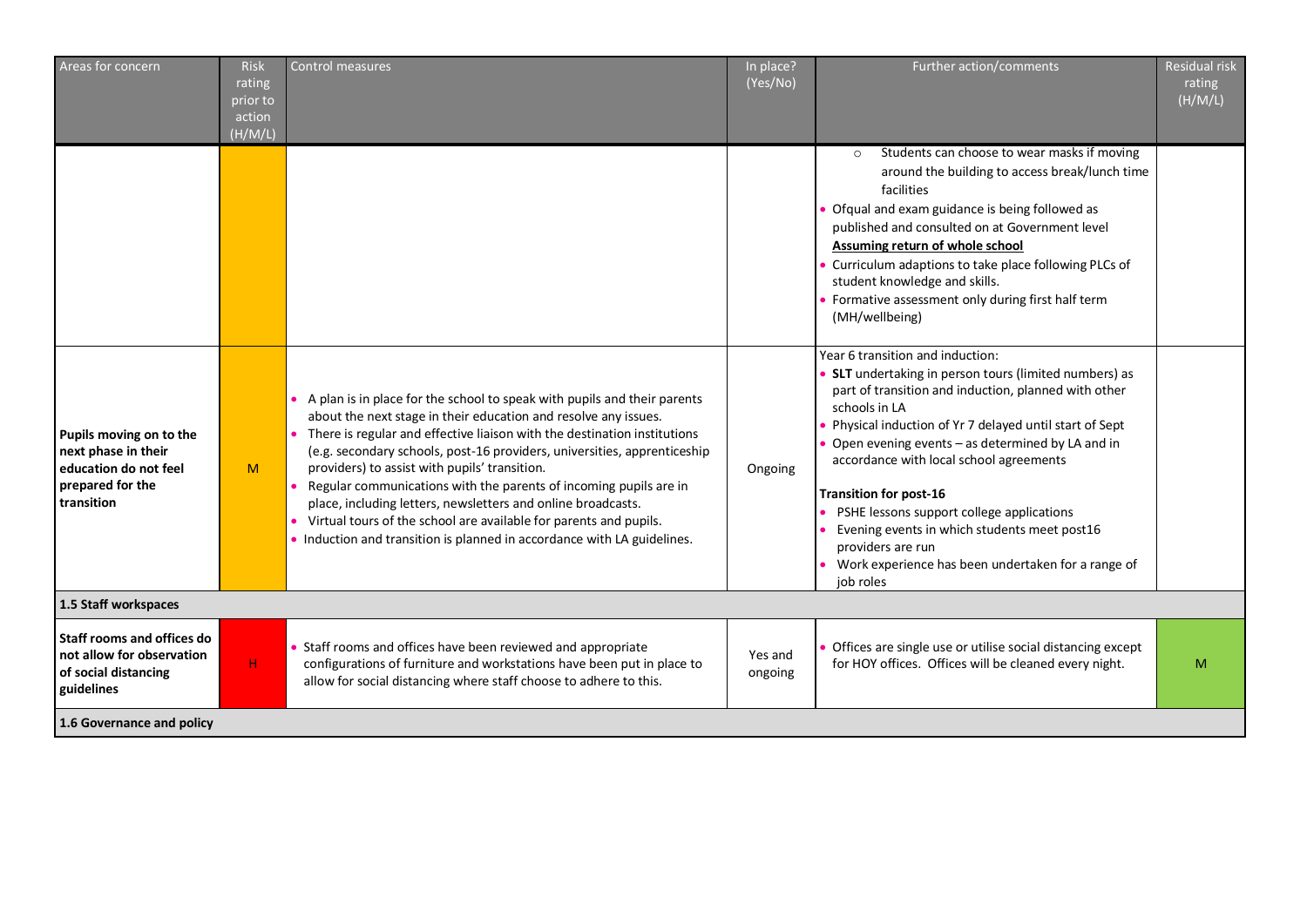| Areas for concern                                                                                                                                                                                               | <b>Risk</b><br>rating<br>prior to<br>action<br>(H/M/L) | Control measures                                                                                                                                                                                                                                                                                                                                                                                                                                                                                                                                                                                    | In place?<br>(Yes/No) | Further action/comments                                                                                                                                                                                                                                                                                                                                                                                                                                                                                                                                | Residual risk<br>rating<br>(H/M/L) |
|-----------------------------------------------------------------------------------------------------------------------------------------------------------------------------------------------------------------|--------------------------------------------------------|-----------------------------------------------------------------------------------------------------------------------------------------------------------------------------------------------------------------------------------------------------------------------------------------------------------------------------------------------------------------------------------------------------------------------------------------------------------------------------------------------------------------------------------------------------------------------------------------------------|-----------------------|--------------------------------------------------------------------------------------------------------------------------------------------------------------------------------------------------------------------------------------------------------------------------------------------------------------------------------------------------------------------------------------------------------------------------------------------------------------------------------------------------------------------------------------------------------|------------------------------------|
| Governors are not fully<br>informed or involved in<br>making key decisions<br>Lack of governor oversight<br>during the COVID-19 crisis<br>leads to the school failing<br>to meet statutory<br>requirements.     | Ĺ                                                      | • The governing body continues to meet regularly via online platforms<br>(should lockdown be resumed)<br>The governing body agendas are structured to ensure all statutory<br>requirements are discussed and school leaders are held to account for<br>their implementation.<br>The Head's report to governors includes content and updates on how<br>the school is continuing to meet its statutory obligations in addition to<br>covering the school's response to COVID-19.<br>Regular dialogue with the Chair of Governors and those governors with<br>designated responsibilities is in place. | Ongoing               | • Chair of governors briefed regarding this risk<br>assessment by MEL prior to the start of term<br>• Risk assessment updates shared with governors<br>• Govs regularly updated by email (PW liaising with MEL)<br>• H&S governor experienced at completing RAs<br>• Parent correspondence shared with governors<br>. CoG has completed Governors For Schools 'Planning<br>Ahead During Covid-19' webinar<br>• DfE and WSCC guidance circulated to all governors by<br>clerk<br>CoG uses The Key and NGA to bolster WSCC/DfE<br>guidance as do the SLT |                                    |
| 1.7 Policy review                                                                                                                                                                                               |                                                        |                                                                                                                                                                                                                                                                                                                                                                                                                                                                                                                                                                                                     |                       |                                                                                                                                                                                                                                                                                                                                                                                                                                                                                                                                                        |                                    |
| <b>Existing policies on</b><br>safeguarding, health and<br>safety, fire evacuation,<br>medical, behaviour,<br>attendance and other<br>policies are no longer fit<br>for purpose in the current<br>circumstances | M                                                      | • All relevant policies have been revised to take account of government<br>guidance on social distancing and COVID-19 and its implications for the<br>school.<br>• Staff, pupils, parents and governors have been briefed accordingly.                                                                                                                                                                                                                                                                                                                                                              | Ongoing               | • PRG reviewing Safeguarding - completed Sept 2021<br>$\bullet$ Bereavement - Up to date<br>• CP procedures $-$ Yes<br>• Health and Safety - Ongoing as live document (CSF)<br>• Staff to receive policies and Risk Assessments<br>electronically (as well as governors)<br>• All policies available on K drive<br>• Fire and Medical - currently being updated                                                                                                                                                                                        |                                    |
| 1.8 Communication strategy                                                                                                                                                                                      |                                                        |                                                                                                                                                                                                                                                                                                                                                                                                                                                                                                                                                                                                     |                       |                                                                                                                                                                                                                                                                                                                                                                                                                                                                                                                                                        |                                    |
| Key stakeholders are not<br>fully informed about<br>changes to policies and<br>procedures due to COVID-<br>19, resulting in risks to<br>health                                                                  | M                                                      | Communications strategies for the following groups are in place:<br>Staff<br>Pupils<br>Parents<br>Governors/Trustees<br>Local authority<br>Regional Schools Commissioner<br>Professional associations<br>• Other partners                                                                                                                                                                                                                                                                                                                                                                           | Yes and<br>ongoing    | • Communication tree in place<br>• 2 x staff development days planned in January 21 to<br>inform staff of operational/strategic developments<br>• SLT/ELT meet at least weekly<br>• Faculty and LM meetings are happening at least<br>fortnightly<br>MEL or PRG to attend weekly briefings and meetings<br>with local Headteachers and county Headteachers<br>• SLT and governors receive LA communications as<br>appropriate<br>• Parents and staff aware of CP email                                                                                 |                                    |
| 1.9 Staff induction and CPD (start of term and beyond)                                                                                                                                                          |                                                        |                                                                                                                                                                                                                                                                                                                                                                                                                                                                                                                                                                                                     |                       |                                                                                                                                                                                                                                                                                                                                                                                                                                                                                                                                                        |                                    |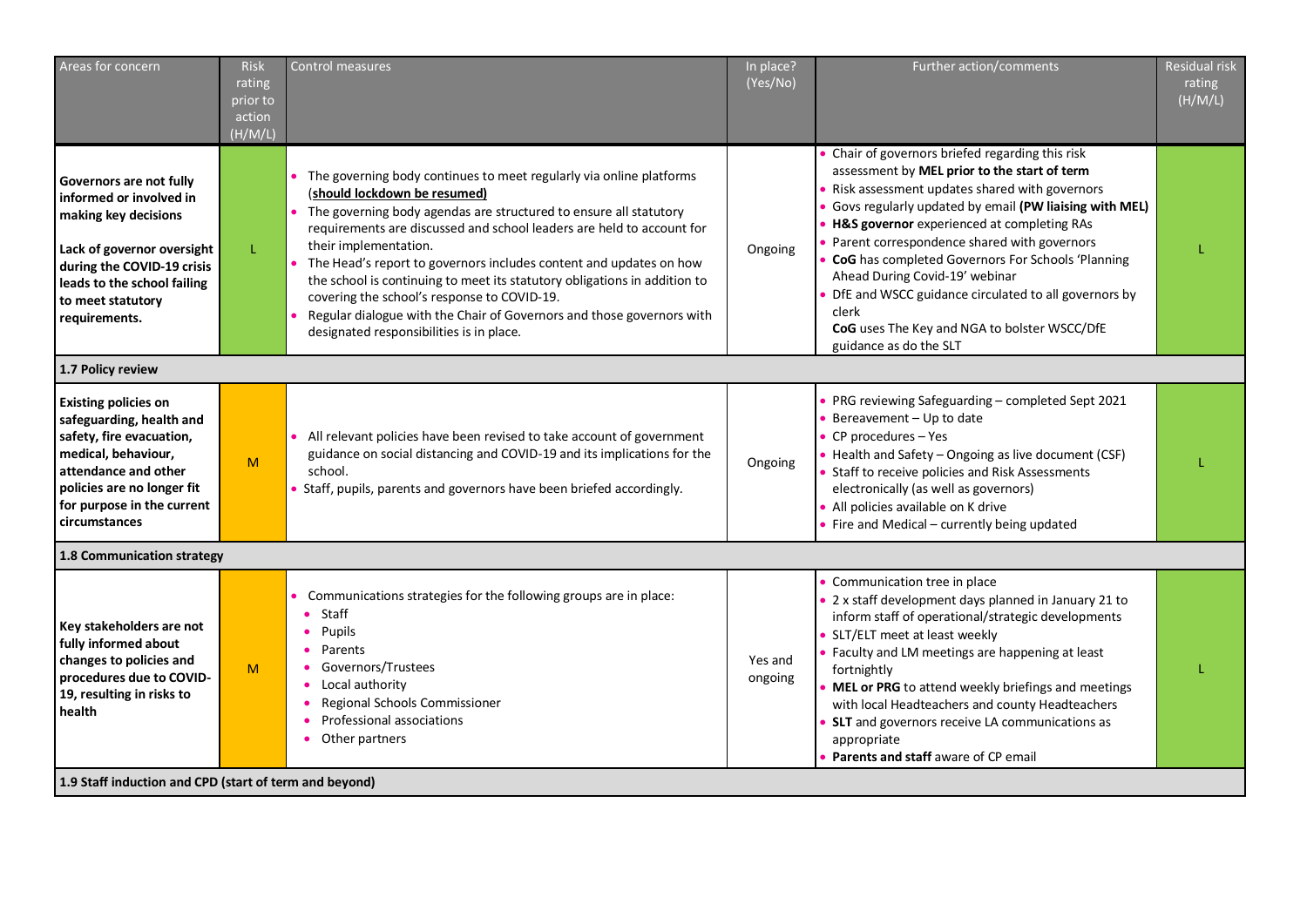| Areas for concern                                                                                                                       | <b>Risk</b><br>rating<br>prior to<br>action<br>(H/M/L) | <b>Control measures</b>                                                                                                                                                                                                                                                                                 | In place?<br>(Yes/No) | Further action/comments                                                                                                                                                                                                                                                                                               | <b>Residual risk</b><br>rating<br>(H/M/L) |
|-----------------------------------------------------------------------------------------------------------------------------------------|--------------------------------------------------------|---------------------------------------------------------------------------------------------------------------------------------------------------------------------------------------------------------------------------------------------------------------------------------------------------------|-----------------------|-----------------------------------------------------------------------------------------------------------------------------------------------------------------------------------------------------------------------------------------------------------------------------------------------------------------------|-------------------------------------------|
| Staff are not trained in<br>new procedures, leading<br>to risks to health                                                               | M                                                      | Induction and CPD programmes are in operation for all staff prior to<br>reopening, and include:<br>• Infection control<br>Fire safety and evacuation procedures<br>• Constructive behaviour management<br>Safeguarding<br>Risk management<br>Use of PPE for those in medical situation                  | Ongoing               | CPD is to be updated for all current staff - H and S,<br>Safeguarding -wise etc<br>• CPD records are up to date shared with staff<br>Staff informed by this risk assessment and CPD sessions<br>of expectations and new procedures<br>Key staff are aware of where PPE is kept (student<br>services in the back room) |                                           |
| New staff are not aware<br>of policies and procedures<br>prior to starting at the<br>school when it reopens                             | L                                                      | Induction programmes are in place for all new staff - either online or in-<br>school - prior to them starting.<br>The revised staff handbook is issued to all new on first day of Autumn<br>term                                                                                                        | Ongoing               | • Induction and handbook is in place. Handbook is on<br>O365 Teams<br>. Induction will include COVID 19 updates                                                                                                                                                                                                       |                                           |
|                                                                                                                                         |                                                        | 2. Investing in safety equipment and health and safety arrangements to limit the spread of COVID-19                                                                                                                                                                                                     |                       |                                                                                                                                                                                                                                                                                                                       |                                           |
|                                                                                                                                         |                                                        | 2.1 Cleaning - MWL and PRG oversee in conjunction with CSF and premises team                                                                                                                                                                                                                            |                       |                                                                                                                                                                                                                                                                                                                       |                                           |
| <b>Cleaning capacity is</b><br>reduced so that cleaning is<br>not undertaken to the<br>standards required                               | M                                                      | • A return-to-work plan for cleaning staff (including any deep cleans) is<br>agreed with contracting agencies prior to opening.<br>• An enhanced cleaning plan is agreed and implemented which minimises<br>the spread of infection.<br>• Working hours for cleaning staff are increased.               | Yes and<br>ongoing    | Deep cleaning of whole school at key points (as agreed<br>in conjunction with CSF and CFS.<br>Ongoing cleaning has taken place of areas in use daily<br>Cleaning throughout the school day takes place by<br>cleaning operative                                                                                       |                                           |
|                                                                                                                                         |                                                        | 2.2 Hygiene and hand washing - - MWL and PRG oversee in conjunction with CSF and premises team                                                                                                                                                                                                          |                       |                                                                                                                                                                                                                                                                                                                       |                                           |
| Inadequate supplies of<br>soap and hand sanitiser<br>mean that pupils and staff<br>do not wash their hands<br>with sufficient frequency | H                                                      | An audit of hand washing facilities and sanitiser dispensers is undertaken<br>before the school reopens and additional supplies are purchased if<br>necessary.<br>Monitoring arrangements are in place to ensure that supplies of soap,<br>hand towels and sanitiser are maintained throughout the day. | Ongoing               | Premises Team to monitor supplies at agreed times of<br>day and reorder as appropriate<br>Hand sanitiser available at entrances to the building and<br>in classrooms (as required)<br>Students to be required to sanitise hands when they<br>move rooms and prior to eating                                           |                                           |
| Pupils forget to wash their<br>hands regularly and<br>frequently                                                                        | M                                                      | Staff training includes the need to remind pupils of the need to wash<br>their hands regularly and frequently.<br>Posters reinforce the need to wash hands regularly and frequently -<br>situated in toilets/key areas and in classrooms.                                                               | Ongoing               | Students reminded at registration and before lunch<br>where they will be explicitly requested to was hands at<br>key times<br>Posters in key teaching spaces and in toilets                                                                                                                                           |                                           |
|                                                                                                                                         |                                                        | 2.3 Clothing/fabric - MWL and PRG oversee in conjunction with CSF and premises team                                                                                                                                                                                                                     |                       |                                                                                                                                                                                                                                                                                                                       |                                           |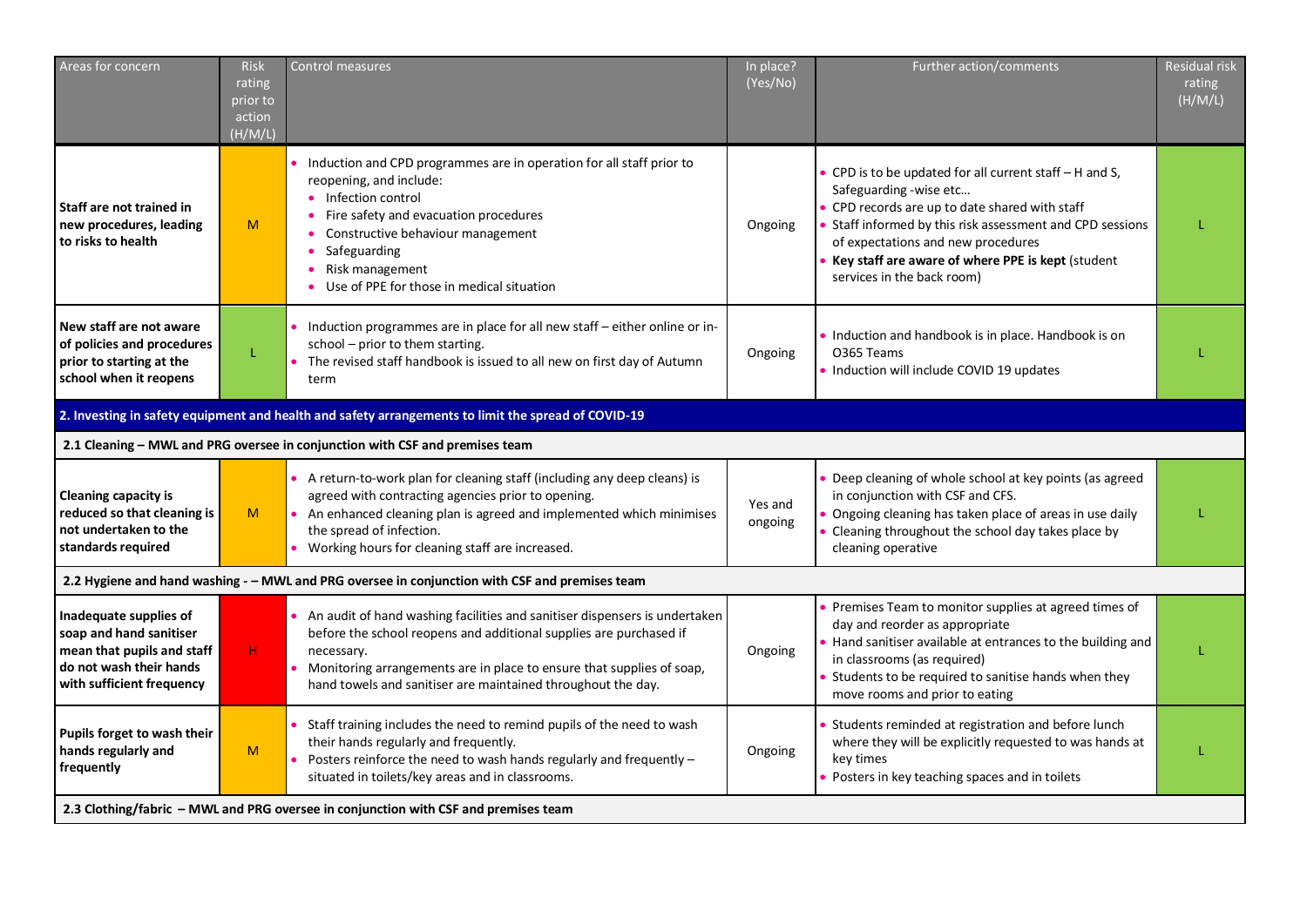| Areas for concern                                                                                                                                                                | <b>Risk</b><br>rating<br>prior to<br>action<br>(H/M/L) | <b>Control measures</b>                                                                                                                                                                                                                                                                                                                                                                                                                                                                                 | In place?<br>(Yes/No) | Further action/comments                                                                                                                                                                                                                                                                                                                                                                                                                                                                                                                                              | <b>Residual risk</b><br>rating<br>(H/M/L) |
|----------------------------------------------------------------------------------------------------------------------------------------------------------------------------------|--------------------------------------------------------|---------------------------------------------------------------------------------------------------------------------------------------------------------------------------------------------------------------------------------------------------------------------------------------------------------------------------------------------------------------------------------------------------------------------------------------------------------------------------------------------------------|-----------------------|----------------------------------------------------------------------------------------------------------------------------------------------------------------------------------------------------------------------------------------------------------------------------------------------------------------------------------------------------------------------------------------------------------------------------------------------------------------------------------------------------------------------------------------------------------------------|-------------------------------------------|
| Not wearing clean clothes<br>each day may increase the<br>risk of the virus spreading                                                                                            | L                                                      | Policies are agreed prior to the school opening on the wearing of<br>uniforms by pupils and business dress by staff to minimise risks.<br>Expectations and guidance are communicated to parents.                                                                                                                                                                                                                                                                                                        | Ongoing               | • Expectations to be communicated to parents and staff<br>by PRG                                                                                                                                                                                                                                                                                                                                                                                                                                                                                                     |                                           |
|                                                                                                                                                                                  |                                                        | 2.4 Testing and managing symptoms - CSF and PRG responsible (according to team management)                                                                                                                                                                                                                                                                                                                                                                                                              |                       |                                                                                                                                                                                                                                                                                                                                                                                                                                                                                                                                                                      |                                           |
| Testing is not used<br>effectively to help manage<br>staffing levels and support<br>staff wellbeing                                                                              | L                                                      | Guidance on getting tested has been published and will be deployed for<br>those attending school during lockdown and then fully on re-opening.<br>The guidance has been explained to staff as part of the induction<br>process.<br>Post-testing support is available for staff through the school's health<br>provider.                                                                                                                                                                                 | Ongoing               | • https://www.gov.uk/guidance/coronavirus-covid-19-<br>getting-tested#arrange-a-test<br>• Employee support available through EAP<br>• DFE and PHE guidelines will be followed (step by step in<br>the case of PHE)<br>• Staff & Student home test kits issued March 21 -<br>recommend self-testing occurs twice weekly and is<br>reported to NHS & STA sites                                                                                                                                                                                                         |                                           |
| <b>Infection transmission</b><br>within school due to<br>staff/pupils (or members<br>of their household)<br>displaying symptoms                                                  | H                                                      | Procedures are in place to deal with any pupil or staff displaying<br>symptoms at school. This includes the use of testing for both staff and<br>pupils and appropriate action, in line with government guidance, should<br>the tests prove positive or negative.<br>Pupils, parents and staff are aware of what steps to take if they, or any<br>member of their household, displays symptoms.<br>A record of any COVID-19 symptoms in staff or pupils is reported to the<br>trust or local authority. | Ongoing               | Should lockdown be resumed<br>New guidelines for those shielding will be implemented<br>as they are released<br>For general return and should lockdown be resumed<br>• Staff report absence via school absence line 01903<br>275672. Absences are recorded and reported monthly<br>to WSCC payroll team<br>• Staff displaying symptoms will be signposted to testing<br>procedures in line with government guidance<br>• This section is dynamic as changes happen frequently<br>• HOY/SLT communication with affected families is<br>guided by PHE and DFE guidance | M                                         |
| <b>Staff, pupils and parents</b><br>are not aware of the<br>school's procedures<br>(including on self-isolation<br>and testing) should<br>anyone display symptoms<br>of COVID-19 | M                                                      | • Staff, pupils and parents have received clear communications informing<br>them of current government guidance on the actions to take should<br>anyone display symptoms of COVID-19 and how this will be<br>implemented in the school.<br>• This guidance has been explained to staff and pupils as part of the<br>communication process<br>• Any updates or changes to this guidance are communicated in a timely<br>and effective way to all stakeholders.                                           | Ongoing               | • Communications sent at key times during the lockdown<br>and phased return of groups - PRG<br>• Ongoing sharing of changes to guidelines<br>• CSF deals with staff/HR issues and communication at<br>the first point<br>MEL and UNIONS work together to ensure<br>communication channels are open and develop risk<br>assessment as appropriate                                                                                                                                                                                                                     | M/L                                       |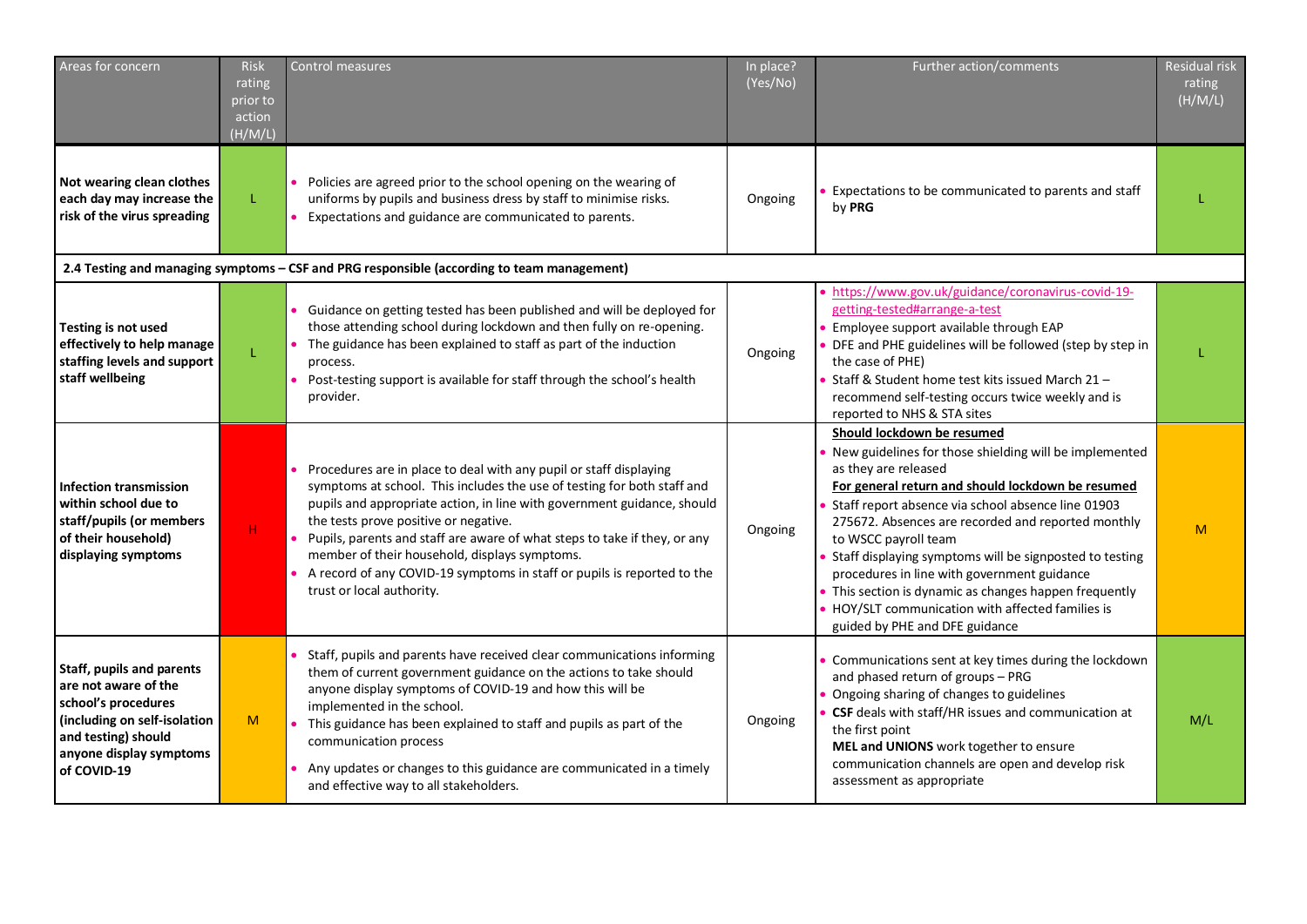| Areas for concern                                                                                                                             | <b>Risk</b><br>rating<br>prior to<br>action<br>(H/M/L)                                                     | Control measures                                                                                                                                                                                                                                                                                                                                                                                                                                         | In place?<br>(Yes/No) | Further action/comments                                                                                                                                                                                                                                                                                                                                                                                      | Residual risk<br>rating<br>(H/M/L) |
|-----------------------------------------------------------------------------------------------------------------------------------------------|------------------------------------------------------------------------------------------------------------|----------------------------------------------------------------------------------------------------------------------------------------------------------------------------------------------------------------------------------------------------------------------------------------------------------------------------------------------------------------------------------------------------------------------------------------------------------|-----------------------|--------------------------------------------------------------------------------------------------------------------------------------------------------------------------------------------------------------------------------------------------------------------------------------------------------------------------------------------------------------------------------------------------------------|------------------------------------|
| Staff, pupils and parents<br>are not aware of the<br>school's procedures<br>should there be a<br>confirmed case of COVID-<br>19 in the school | M                                                                                                          | • Staff, pupils and parents have received clear communications informing<br>them that current government guidance on confirmed cases of COVID-<br>19 will be followed and how this will be implemented in the school.<br>• Any updates or changes to this guidance are communicated in a timely<br>and effective way to all stakeholders.                                                                                                                | Ongoing               | Should there be a confirmed case of COVID-19 in the<br>school where there is a subsequent increased risk i.e.<br>that person has had contact with staff/other students,<br>PHE guidance will be followed<br>Students remain in year group 'Bubbles', thus<br>containment has been well thought through; safety is at<br>the heart of this risk assessment and the decision<br>making process                 |                                    |
| <b>Coronavirus (COVID-19)</b><br>asymptomatic testing in<br>schools and colleges<br>provide false<br>information                              | M                                                                                                          | • Lateral Flow Device (LFD) testing to commence in school in line with DfE<br>& LA guidance January 2021 & ended March 2021<br>• All negative tested people are clearly informed this does not mean<br>categorically they do not have Covid, Therefore they MUST continue to<br>observe social distancing, sanitising etc.<br>• Staff & Student home test kits issued - recommend self-testing occurs<br>twice weekly and is reported to NHS & STA sites |                       | • Time limited in school LFD testing offered to all year<br>groups - Sept 21<br>Staff & Student home test kits issued routinely -<br>recommend self-testing occurs twice weekly and is<br>reported to NHS & STA sites                                                                                                                                                                                        | M                                  |
|                                                                                                                                               |                                                                                                            | 2.5 First Aid/Designated Safeguarding Leads - CSF and PRG responsible (according to team management)                                                                                                                                                                                                                                                                                                                                                     |                       |                                                                                                                                                                                                                                                                                                                                                                                                              |                                    |
| The lack of availability of<br>designated First Aiders<br>and Designated<br><b>Safeguarding Leads puts</b><br>children's safety at risk       | L                                                                                                          | • First Aid certificates in date<br>Safeguarding procedures robust and with back up                                                                                                                                                                                                                                                                                                                                                                      | Yes                   | • All first aiders are in date with certification<br>• Safeguarding email ensures no issue is left unaddressed<br>$-$ team receipt<br>• CPOMs utilised<br>• Rota(s) have first aider on every day if lockdown<br>resumes<br>HOYs flag safeguarding concerns raised during their<br>phone calls to families<br>Safeguarding lead always on site                                                               |                                    |
| 2.6 Medical rooms (PRG and CSF to check)                                                                                                      |                                                                                                            |                                                                                                                                                                                                                                                                                                                                                                                                                                                          |                       |                                                                                                                                                                                                                                                                                                                                                                                                              |                                    |
| <b>Medical rooms are not</b><br>adequately equipped or<br>configured to maintain<br>infection control                                         | $\mathsf{M}% _{T}=\mathsf{M}_{T}\!\left( a,b\right) ,\ \mathsf{M}_{T}=\mathsf{M}_{T}\!\left( a,b\right) ,$ | • An additional room is designated for pupils with suspected COVID-19<br>whilst collection is arranged.<br>• Procedures are in place for medical rooms to be cleaned after suspected<br>COVID-19 cases, along with other affected areas, including toilets.                                                                                                                                                                                              | Ongoing               | Student will be isolated in school until parents arrive to<br>pick up - Music Practice Room (door open, staff<br>member outside) point updated<br>• All appropriate areas will be deep cleaned after any<br>suspected COVID-19 cases<br>PPE is provided for those who have direct contact with<br>suspected COVID-19 cases<br>PHE provide step by step guidance to manage<br>suspected cases (as do the DFE) | M/L                                |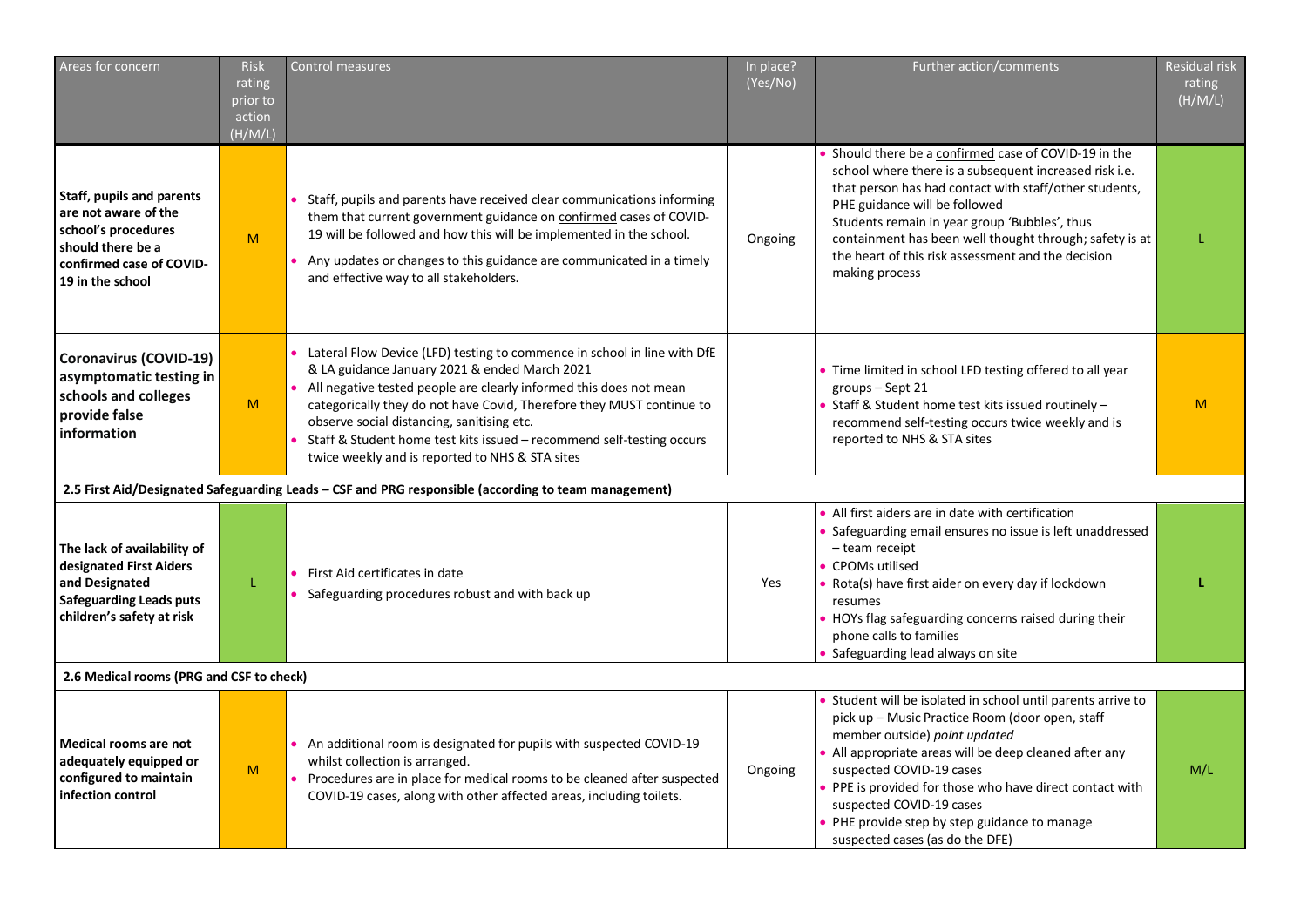| Areas for concern                                                                                                           | <b>Risk</b><br>rating<br>prior to<br>action<br>(H/M/L) | Control measures                                                                                                                                                                                                                                                                                             | In place?<br>(Yes/No) | Further action/comments                                                                                                                                                                                                                                                                                                                                                                                                                                                                                                                           | <b>Residual risk</b><br>rating<br>(H/M/L) |
|-----------------------------------------------------------------------------------------------------------------------------|--------------------------------------------------------|--------------------------------------------------------------------------------------------------------------------------------------------------------------------------------------------------------------------------------------------------------------------------------------------------------------|-----------------------|---------------------------------------------------------------------------------------------------------------------------------------------------------------------------------------------------------------------------------------------------------------------------------------------------------------------------------------------------------------------------------------------------------------------------------------------------------------------------------------------------------------------------------------------------|-------------------------------------------|
| 2.7 Communication with parents - MWL and PRG responsible                                                                    |                                                        |                                                                                                                                                                                                                                                                                                              |                       |                                                                                                                                                                                                                                                                                                                                                                                                                                                                                                                                                   |                                           |
| Parents and carers are not<br>fully informed of the<br>health and safety<br>requirements for the<br>reopening of the school | M                                                      | • As part of the overall communications strategy referenced in 1.12,<br>parents are kept up to date with information, guidance and the school's<br>expectations using a range of communication tools.<br>Key messages in line with government guidance are reinforced via email<br>and the school's website. | Ongoing               | General parental communication is logged and can be<br>accessed via the school website<br>General parental communication also circulated to all<br>staff so uniformity of message can be ensured<br>HOY log every communication and contact with parents<br>(even if there is no response)<br>• Key messages sent to parents as updated (via Intouch)<br>Individual cases will be addressed as they arise                                                                                                                                         |                                           |
| 3.6 Transport - PRG responsible for communicating (with HOYs)                                                               |                                                        |                                                                                                                                                                                                                                                                                                              |                       |                                                                                                                                                                                                                                                                                                                                                                                                                                                                                                                                                   |                                           |
| The use of public and<br>school transport by pupils<br>poses risks in terms of<br>social distancing                         | M                                                      | Guidance is in place for pupils and parents on how social distancing can<br>be observed on public and school transport. This includes advice on the<br>use of face coverings if pupils are travelling with children other than<br>from their own class.                                                      | Ongoing               | • No official school transport<br>Students to be advised to observe social distancing<br>rules while travelling to and from school - reminder by<br>end of day staff<br>Students advised can use face masks on public<br>transport                                                                                                                                                                                                                                                                                                                | M/L                                       |
| 3.7 Staff areas - MWL and PRG responsible                                                                                   |                                                        |                                                                                                                                                                                                                                                                                                              |                       |                                                                                                                                                                                                                                                                                                                                                                                                                                                                                                                                                   |                                           |
| The configuration of staff<br>rooms and offices makes<br>social distancing<br>problematic                                   | M/L                                                    | Reconfiguration of staff rooms and offices has been undertaken prior to<br>the school opening to allow for social distancing between staff.                                                                                                                                                                  | Ongoing               | One way In door and Out door - signage on staffroom<br>door<br>Shared offices are not to be used unless social<br>distancing can be maintained and rooms are ventilated<br>Signage in staff room and office areas re social<br>distancing<br>Student services door now has lock on it to prevent<br>staff collecting at photocopier<br>Photocopier allocation to be decided centrally with staff<br>directed to separate locations to avoid congregation<br>Staff must also take responsibility for their own social<br>distancing in these areas |                                           |
| <b>Poor ventilation</b>                                                                                                     | M                                                      | CO2 monitors have been distributed by the government are in all<br>classrooms and workspaces                                                                                                                                                                                                                 |                       | If the levels are consistently above 800ppm, and<br>ventilation cannot be improved, naturally or<br>mechanically, then appropriate actions will be taken in<br>line with government guidance. Options include:<br>reducing the number of people in the room<br>$\circ$<br>reducing the length of time groups spend in<br>$\circ$<br>the room<br>temporarily vacating the room.<br>$\circ$                                                                                                                                                         |                                           |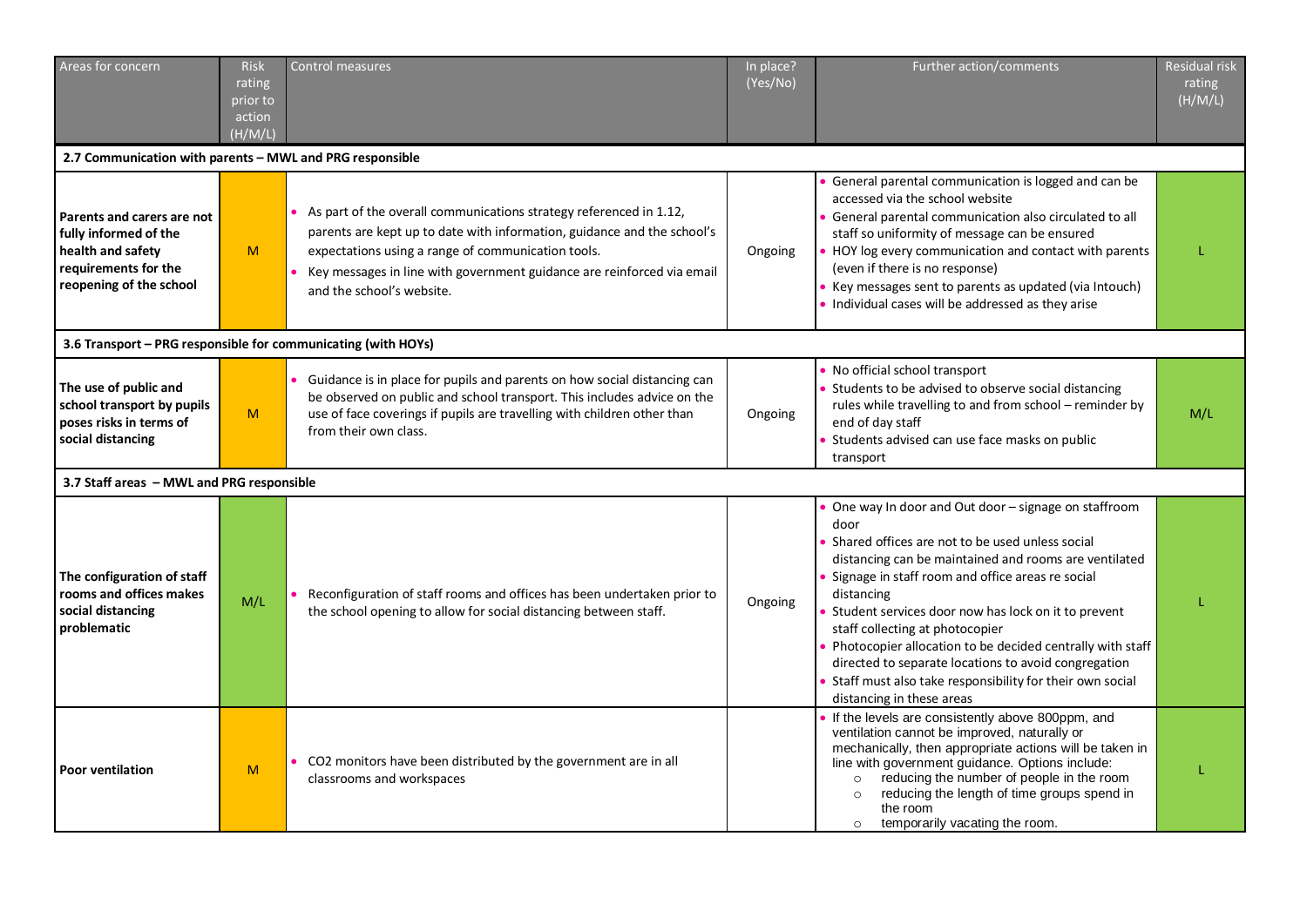| Areas for concern                                                                                                                                              | <b>Risk</b><br>rating<br>prior to<br>action<br>(H/M/L) | Control measures                                                                                                                                                                                                                                                                                                                                                                                       | In place?<br>(Yes/No) | Further action/comments<br>• Any areas identified as having levels of CO2<br>consistently above 800ppm will be provided with<br>supplemental ventilation                                                                                                                                                                                                                                                                                                                                                                                                                                                                                                                          | Residual risk<br>rating<br>(H/M/L) |
|----------------------------------------------------------------------------------------------------------------------------------------------------------------|--------------------------------------------------------|--------------------------------------------------------------------------------------------------------------------------------------------------------------------------------------------------------------------------------------------------------------------------------------------------------------------------------------------------------------------------------------------------------|-----------------------|-----------------------------------------------------------------------------------------------------------------------------------------------------------------------------------------------------------------------------------------------------------------------------------------------------------------------------------------------------------------------------------------------------------------------------------------------------------------------------------------------------------------------------------------------------------------------------------------------------------------------------------------------------------------------------------|------------------------------------|
| 5. Enhancing mental health support for pupils and staff                                                                                                        |                                                        |                                                                                                                                                                                                                                                                                                                                                                                                        |                       |                                                                                                                                                                                                                                                                                                                                                                                                                                                                                                                                                                                                                                                                                   |                                    |
| 5.1 Mental health concerns - pupils. PRG and HOYs                                                                                                              |                                                        |                                                                                                                                                                                                                                                                                                                                                                                                        |                       |                                                                                                                                                                                                                                                                                                                                                                                                                                                                                                                                                                                                                                                                                   |                                    |
| Pupils' mental health has<br>been adversely affected<br>during the period that the<br>school has been closed<br>and by the COVID-19 crisis<br>in general       | M                                                      | • There are sufficient numbers of staff available to support pupils with<br>mental health issues.<br>• There is access to designated staff for all pupils who wish to talk to<br>someone about wellbeing/mental health.<br>• Wellbeing/mental health is discussed regularly in PSHE/virtual<br>assemblies/pupil briefings<br>• Resources/websites to support the mental health of pupils are provided. | Ongoing               | • Students directed to local support groups where<br>appropriate i.e. Winston's Wish<br>• Mental health will be addressed as part of the return to<br>school offer<br>• Pastoral staff including PRG undertaking training<br>through Beckett University regarding support student<br><b>Mental Health</b><br>• MJC Mental Health First Aid trained point updated<br>• CSW has undertaken eating disorder training.<br>• Pastoral staff are contactable by students and parents<br>• Continuation of mental health advice, and support links<br>posted on SMHW noticeboard<br>• Adjustments to return to school package (academic) for<br>all year groups for first couple of days | L/M                                |
| 5.2 Mental health concerns - staff. CSF and MJS                                                                                                                |                                                        |                                                                                                                                                                                                                                                                                                                                                                                                        |                       |                                                                                                                                                                                                                                                                                                                                                                                                                                                                                                                                                                                                                                                                                   |                                    |
| The mental health of staff<br>has been adversely<br>affected during the period<br>that the school has been<br>closed and by the COVID-<br>19 crisis in general | M                                                      | • Staff are encouraged to focus on their wellbeing.<br>• Line managers are proactive in discussing wellbeing with the staff that<br>they manage, including their workload.<br>• Staff briefings and training have included content on wellbeing.<br>• Staff have been signposted to useful websites and resources.                                                                                     | Ongoing               | • Where concerns are raised about an individual staff<br>member, appropriate wellbeing/SLT team has initiated<br>contact and, where required, more targeted support<br>• Mental health support posters in prominent locations<br>for staff.<br>• Unions offer support and will liaise with MWL and PRG<br>where appropriate to offer suggestions/guidance etc                                                                                                                                                                                                                                                                                                                     | M/L                                |
|                                                                                                                                                                |                                                        | 5.3 Bereavement support - PRG and HOYs with CSF if staff affected                                                                                                                                                                                                                                                                                                                                      |                       |                                                                                                                                                                                                                                                                                                                                                                                                                                                                                                                                                                                                                                                                                   |                                    |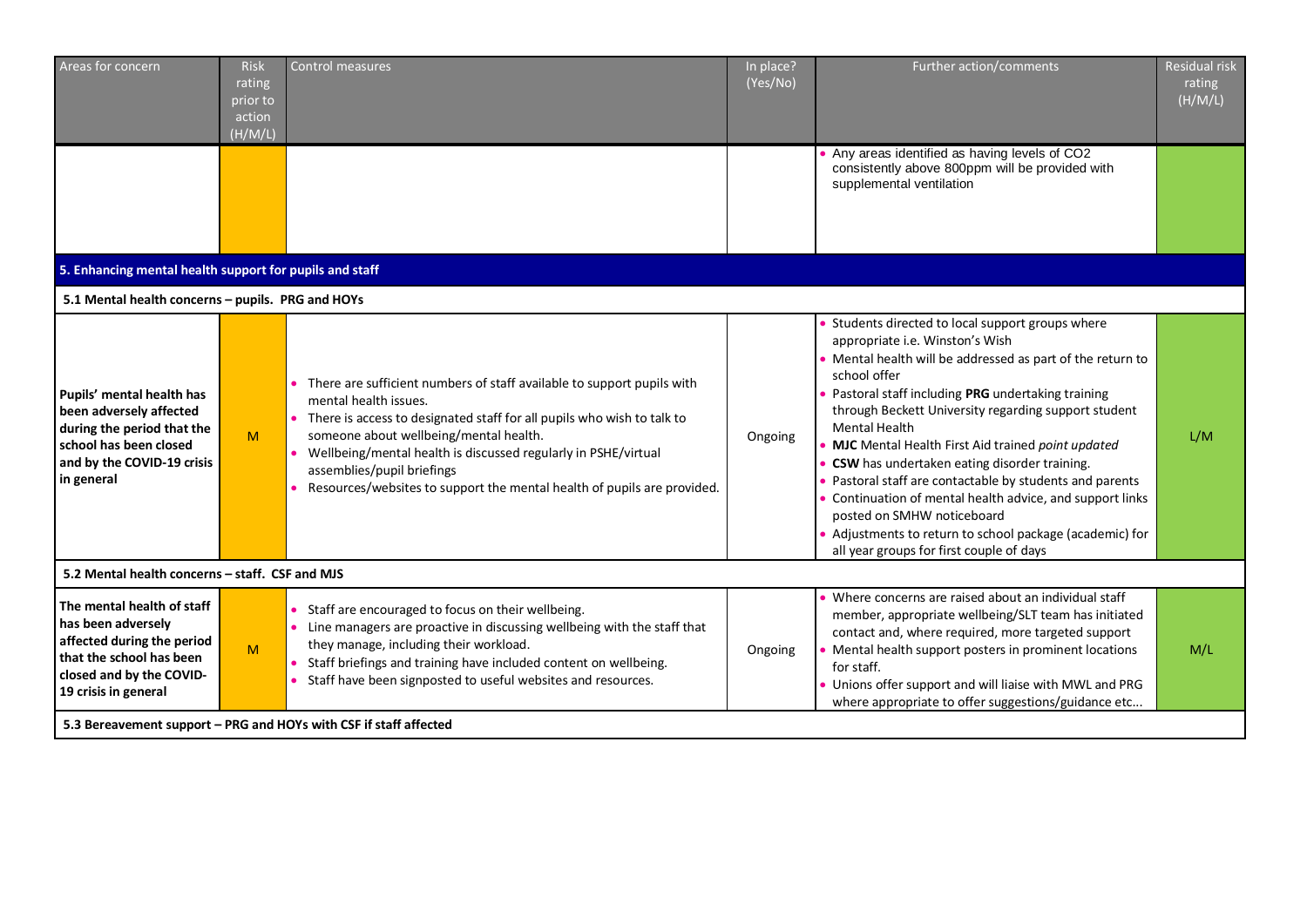| Areas for concern                                                                                                                                   | <b>Risk</b><br>rating<br>prior to<br>action<br>(H/M/L) | <b>Control measures</b>                                                                                                                                                                                                                                                                                                                                                                                                                                                                       | In place?<br>(Yes/No) | Further action/comments                                                                                                                                                                                                                                                                                                                                                            | <b>Residual risk</b><br>rating<br>(H/M/L) |
|-----------------------------------------------------------------------------------------------------------------------------------------------------|--------------------------------------------------------|-----------------------------------------------------------------------------------------------------------------------------------------------------------------------------------------------------------------------------------------------------------------------------------------------------------------------------------------------------------------------------------------------------------------------------------------------------------------------------------------------|-----------------------|------------------------------------------------------------------------------------------------------------------------------------------------------------------------------------------------------------------------------------------------------------------------------------------------------------------------------------------------------------------------------------|-------------------------------------------|
| <b>Pupils and staff are</b><br>grieving because of loss of<br>friends or family                                                                     | L                                                      | The school has access to trained staff who can deliver bereavement<br>counselling and support.<br>Support is requested from other organisations when necessary.                                                                                                                                                                                                                                                                                                                               | Ongoing               | HOYs are in contact frequently with students/families<br>who have experienced loss<br>PRG and MEL in contact, sending cards and attending<br>funerals where invited<br>Staff can be directed to appropriate support groups<br>should this be required<br>• This section is dynamic and evolves with circumstances                                                                  |                                           |
| 6. Maintaining educational provision for children                                                                                                   |                                                        |                                                                                                                                                                                                                                                                                                                                                                                                                                                                                               |                       |                                                                                                                                                                                                                                                                                                                                                                                    |                                           |
| 6.1 Maintaining provision - T and L team responsible                                                                                                |                                                        |                                                                                                                                                                                                                                                                                                                                                                                                                                                                                               |                       |                                                                                                                                                                                                                                                                                                                                                                                    |                                           |
| Should lockdown resume,<br>staff interaction is<br>minimal with students<br>resulting in considerable<br>damage to learning                         | L                                                      | <b>Online learning outline:</b><br>Satchel (SMHW) to maintain our learning platform in lockdown.                                                                                                                                                                                                                                                                                                                                                                                              | Ongoing               | • This section is dynamic and evolves with circumstances                                                                                                                                                                                                                                                                                                                           |                                           |
|                                                                                                                                                     |                                                        |                                                                                                                                                                                                                                                                                                                                                                                                                                                                                               |                       |                                                                                                                                                                                                                                                                                                                                                                                    |                                           |
| 7. Operational issues                                                                                                                               |                                                        |                                                                                                                                                                                                                                                                                                                                                                                                                                                                                               |                       |                                                                                                                                                                                                                                                                                                                                                                                    |                                           |
|                                                                                                                                                     |                                                        | 7.1 Review of fire procedures - MWL and PRG responsible with CSF and teams                                                                                                                                                                                                                                                                                                                                                                                                                    |                       |                                                                                                                                                                                                                                                                                                                                                                                    |                                           |
| Fire procedures are not<br>appropriate to cover new<br>arrangements<br>Fire evacuation drills -<br>unable to apply social<br>distancing effectively | M                                                      | Fire procedures have been reviewed and revised where required, due to:<br>• Reduced numbers of pupils/staff<br>• Possible absence of fire marshals<br>• Social distancing rules during evacuation and at muster points<br>• Staff and pupils have been briefed on any new evacuation procedures<br>• Plans for fire evacuation drills are in place which are in line with social<br>distancing measures.<br>• An additional staff rota is in place for fire marshals to cover any<br>absences | Ongoing               | Practice drills undertaken in September 2021<br>Informing staff and pupils will happen face-to-face but<br>explained below<br>Allocate daily marshals - SLT<br>Fire/evacuation points and procedures (staff i/c of<br>students, please maintain social distancing in transit<br>and when lining up on the Astro, you will be supported<br>in this by other teaching staff and SLT) |                                           |
| Lockdown                                                                                                                                            |                                                        | Lockdown control measures in time of COVID<br>• Lockdown is serious enough that should this be initiated; it takes<br>precedent over COVID considerations                                                                                                                                                                                                                                                                                                                                     |                       | Lockdown details<br>• Practice undertaken September 2021<br>• Follow school lockdown policy                                                                                                                                                                                                                                                                                        |                                           |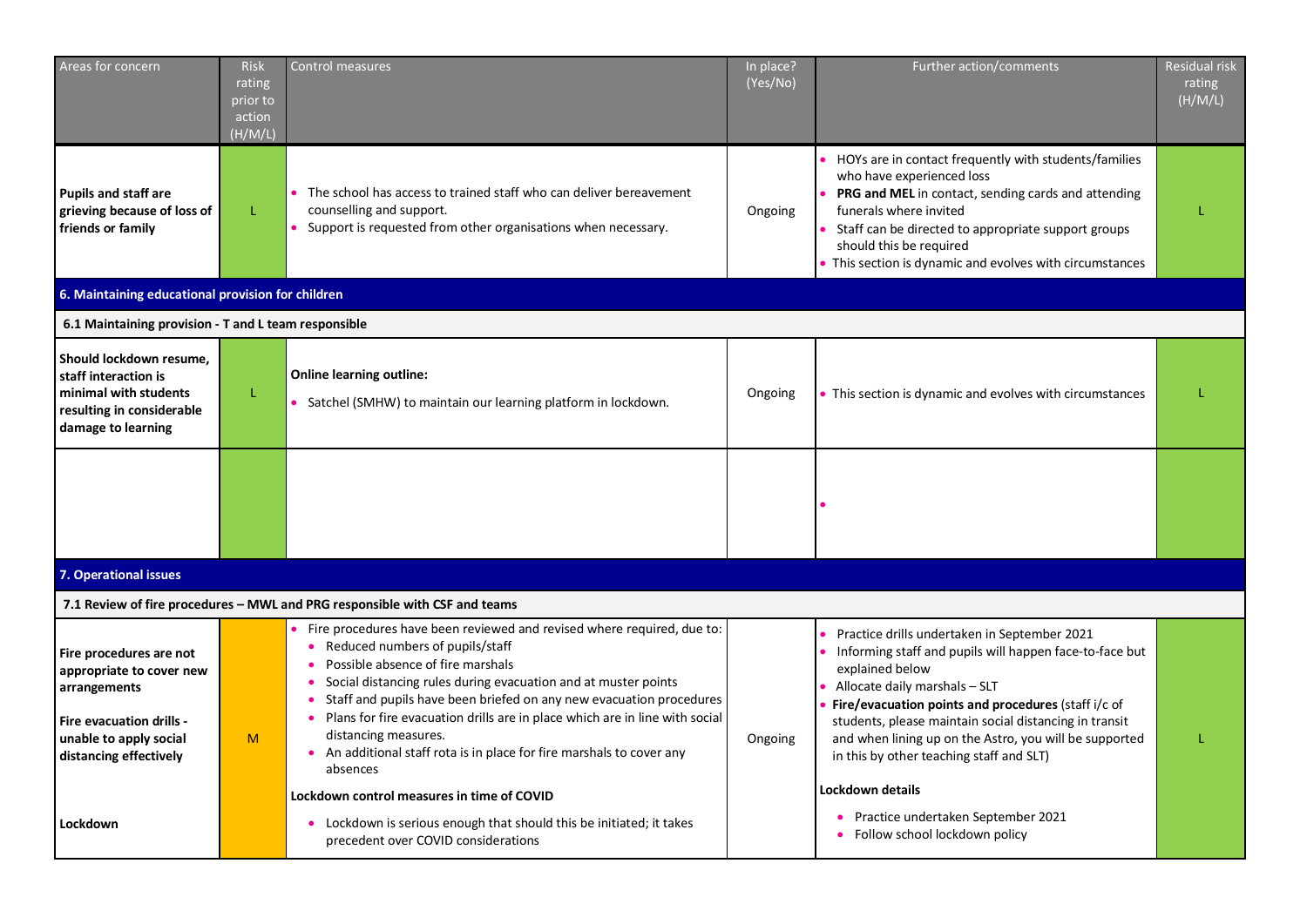| Areas for concern                                                                                                                                     | <b>Risk</b><br>rating<br>prior to<br>action<br>(H/M/L) | Control measures                                                                                                                                                                                                                                                                                                                                                                                                                                                                                                                                                                                                                                                                                                                                                                                                                                                                                                                                      | In place?<br>(Yes/No) | Further action/comments                                                                                                                                                                                                                                                                                                                                                                                                                                                                                                                                                                                                                                           | <b>Residual risk</b><br>rating<br>(H/M/L) |
|-------------------------------------------------------------------------------------------------------------------------------------------------------|--------------------------------------------------------|-------------------------------------------------------------------------------------------------------------------------------------------------------------------------------------------------------------------------------------------------------------------------------------------------------------------------------------------------------------------------------------------------------------------------------------------------------------------------------------------------------------------------------------------------------------------------------------------------------------------------------------------------------------------------------------------------------------------------------------------------------------------------------------------------------------------------------------------------------------------------------------------------------------------------------------------------------|-----------------------|-------------------------------------------------------------------------------------------------------------------------------------------------------------------------------------------------------------------------------------------------------------------------------------------------------------------------------------------------------------------------------------------------------------------------------------------------------------------------------------------------------------------------------------------------------------------------------------------------------------------------------------------------------------------|-------------------------------------------|
| 7.2 Contractors working on the school site CSF                                                                                                        |                                                        |                                                                                                                                                                                                                                                                                                                                                                                                                                                                                                                                                                                                                                                                                                                                                                                                                                                                                                                                                       |                       |                                                                                                                                                                                                                                                                                                                                                                                                                                                                                                                                                                                                                                                                   |                                           |
| <b>Contractors on-site whilst</b><br>school is in operation may<br>pose a risk to social<br>distancing and infection<br>control                       | M/L                                                    | Ongoing works and scheduled inspections for schools (e.g. estates<br>related) have been designated as essential work by the government and<br>so are set to continue.<br>An assessment has been carried out to see if any additional control<br>measures are required to keep staff, pupils and contractors safe.<br>Assurances have been sought from the contractors that all staff<br>attending the setting will be in good health (symptom-free) and that<br>contractors have procedures in place to ensure effective social<br>distancing is maintained at all times.<br>Social distancing is being maintained throughout any such works and<br>where this is not possible arrangements are reviewed.<br>• In addition to arrangements for COVID-19, normal contractor<br>procedures are being applied and have been updated in light of COVID-<br>19 (including contractor risk assessments and method statements, and<br>contractor induction). | Yes and<br>ongoing    | Premises Manager has reviewed ongoing works and<br>scheduled inspections; they will continue as and when<br>due<br>There are no additional contractors booked to be onsite<br>at present; assessments will be carried out in advance<br>of any visits that have to be booked in future.<br>• Assessments will include assurances that contractors<br>are in good health & symptom free; social distancing<br>will be maintained<br>• Visitors to site are sent protocols and risk assessments<br>• Visitors to site are required to sanitise hands on arrival<br><b>CSF</b> to update risk assessments and checklist as<br>required and inform CSF when completed |                                           |
| 8. Finance                                                                                                                                            |                                                        |                                                                                                                                                                                                                                                                                                                                                                                                                                                                                                                                                                                                                                                                                                                                                                                                                                                                                                                                                       |                       |                                                                                                                                                                                                                                                                                                                                                                                                                                                                                                                                                                                                                                                                   |                                           |
| 8.1 Costs of the school's response to COVID-19 CSF responsible                                                                                        |                                                        |                                                                                                                                                                                                                                                                                                                                                                                                                                                                                                                                                                                                                                                                                                                                                                                                                                                                                                                                                       |                       |                                                                                                                                                                                                                                                                                                                                                                                                                                                                                                                                                                                                                                                                   |                                           |
| The costs of additional<br>measures and enhanced<br>services to address COVID-<br>19 when reopening places<br>the school in financial<br>difficulties | н.                                                     | • Additional cost pressures due to COVID-19 identified and an end-of-year<br>forecast which factors them in has been produced.<br>• LA team has been consulted to identify potential savings in order to work<br>towards a balanced budget.<br>• Additional COVID-19 related costs are under monitoring and options for<br>reducing costs over time and as guidance changes are under review.<br>• Additional sources of income are under exploration.<br>• The school's projected financial position has been shared with governors<br>and LA.                                                                                                                                                                                                                                                                                                                                                                                                       | Yes and<br>ongoing    | • Any additional costing is accounted for by CSF<br>• CSF liaising with LA reps to work towards balanced<br>budget<br>• Additional sources of income have dried up due to<br>COVID-19 e.g. lettings etc<br>• Governors are fully aware of financial situation as is the<br>$LA - see FGB minutes$<br>• Loss of income (considerable) is evaluated and reported<br>to Governors                                                                                                                                                                                                                                                                                    | M/H                                       |